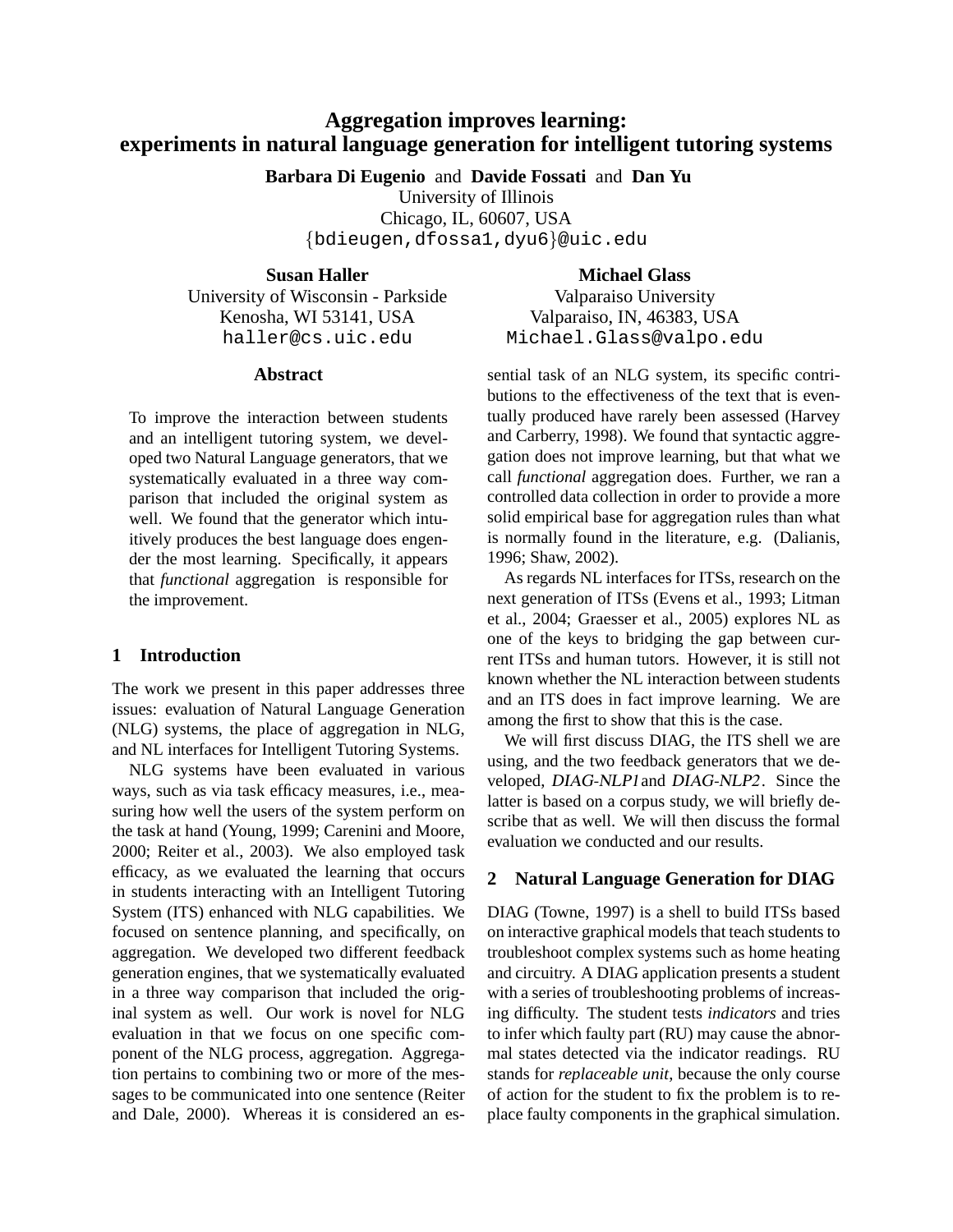

Figure 1: The furnace system

Fig. 1 shows the furnace, one subsystem of the home heating system in our DIAG application. Fig. 1 includes indicators such as the gauge labeled Water Temperature, RUs, and complex modules (e.g., the Oil Burner) that contain indicators and RUs. Complex components are zoomable.

At any point, the student can consult the tutor via the Consult menu (cf. the Consult button in Fig. 1). There are two main types of queries: *ConsultInd(icator)* and *ConsultRU*. *ConsultInd* queries are used mainly when an indicator shows an abnormal reading, to obtain a hint regarding which RUs may cause the problem. DIAG discusses the RUs that should be most suspected given the symptoms the student has already observed. *ConsultRU* queries are mainly used to obtain feedback on the diagnosis that a certain RU is faulty. DIAG responds with an assessment of that diagnosis and provides evidence for it in terms of the symptoms that have been observed relative to that RU.

The original DIAG system (*DIAG-orig*) uses very simple templates to assemble the text to present to the student. The top parts of Figs. 2 and 3 show the replies provided by *DIAG-orig* to a *ConsultInd* on the *Visual Combustion Check*, and to a *ConsultRu* on the *Water Pump*.

The highly repetitive feedback by DIAG-orig screams for improvements based on aggregation techniques. Our goal in developing DIAG-NLP1 and DIAG-NLP2 was to assess whether simple, rapidly deployable NLG techniques would lead to

measurable improvements in the student's learning. Thus, in both cases it is still DIAG that performs content determination, and provides to DIAG-NLP1 and DIAG-NLP2 a file in which the facts to be communicated are written – a *fact* is the basic unit of information that underlies each of the clauses in a reply by DIAG-orig. The only way we altered the interaction between student and system is the actual language that is presented in the output window. In DIAG-NLP1 we mostly explored using syntactic aggregation to improve the feedback, whereas DIAG-NLP2 is corpus-based and focuses on functional aggregation. In both DIAG-NLP1 and DIAG-NLP2, we use EXEMPLARS (White and Caldwell, 1998), an object-oriented, rule-based generator. The rules (called *exemplars*) are meant to capture an exemplary way of achieving a communicative goal in a given context. EXEMPLARS selects rules by traversing the exemplar specialization hierarchy and evaluating the applicability conditions associated with each exemplar.

| The visual combustion check is igniting which is abnormal<br>(normal is combusting). |
|--------------------------------------------------------------------------------------|
| Oil Nozzle always                                                                    |
| produces this abnormality when it fails.                                             |
| Oil Supply Valve always                                                              |
| produces this abnormality when it fails.                                             |
| Oil pump always                                                                      |
| produces this abnormality when it fails.                                             |
| Oil Filter always                                                                    |
| produces this abnormality when it fails.                                             |
| <b>System Control Module sometimes</b>                                               |
| produces this abnormality when it fails.                                             |
| Ignitor Assembly never                                                               |
| produces this abnormality when it fails.                                             |
| <b>Burner Motor always</b>                                                           |
| produces this abnormality when it fails.                                             |
| The visual combustion check indicator is igniting.                                   |
| This is abnormal.                                                                    |
| Normal is combusting.                                                                |
|                                                                                      |
| Within the furnace system,                                                           |
| this is sometimes caused if                                                          |
| the System Control Module has failed.                                                |
|                                                                                      |
| Within the Oil Burner                                                                |
| this is never caused if                                                              |
| the Ignitor Assembly has failed.                                                     |
| In contrast, this is always caused if                                                |
| the Burner Motor, Oil Filter, Oil Pump,                                              |
| Oil Supply Valve, or Oil Nozzle has failed.                                          |
| The combustion is abnormal.                                                          |
| In the oil burner, check the units along the path of the oil and                     |
| the burner motor.                                                                    |
|                                                                                      |

Figure 2: Answers to *ConsultInd* by DIAG-orig, DIAG-NLP1and DIAG-NLP2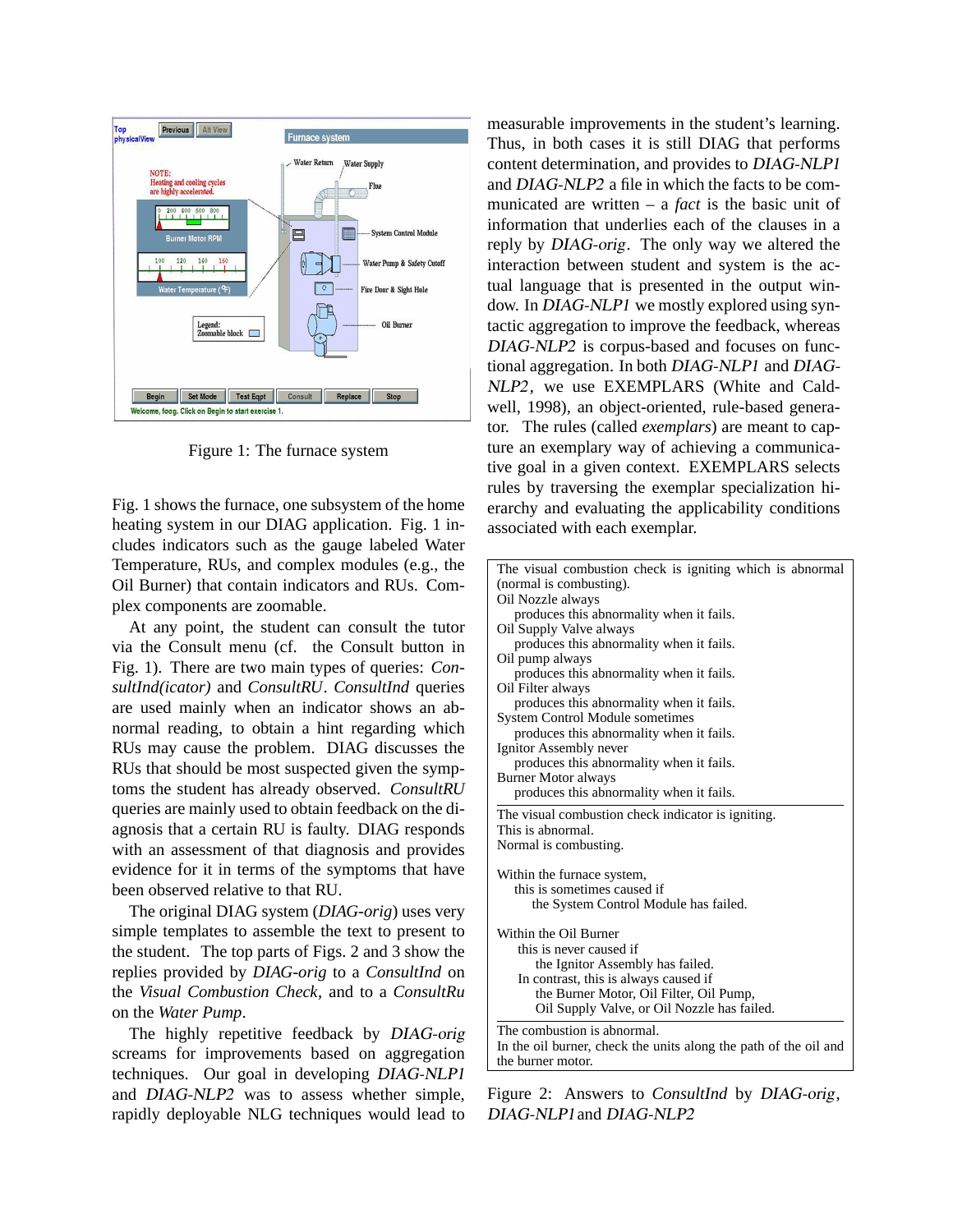| Water pump is a very poor suspect.                           |
|--------------------------------------------------------------|
| Some symptoms you have seen conflict with that theory.       |
| Water pump sound was normal.                                 |
| This normal indication never results when this unit fails.   |
| Visual combustion check was igniting.                        |
| This abnormal indication never results when this unit fails. |
| Burner Motor RMP Gauge was 525.                              |
| This normal indication never results when this unit fails.   |
| The Water pump is a very poor suspect.                       |
| Some symptoms you have seen conflict with that theory.       |
|                                                              |
| The following indicators never display normally              |
| when this unit fails.                                        |
| Within the furnace system,                                   |
| the Burner Motor RMP Gauge is 525.                           |
| Within the water pump and safety cutoff valve,               |
| the water pump sound indicator is normal.                    |
|                                                              |
| The following indicators never display abnormally            |
| when this unit fails.                                        |
| Within the fire door sight hole,                             |
| the visual combustion check indicator is igniting.           |
| The water pump is a poor suspect since the water pump        |
| sound is ok.                                                 |
| You have seen that the combustion is abnormal.               |
| Check the units along the path of the oil and the electrical |
| devices.                                                     |

Figure 3: Answers to *ConsultRu* by DIAG-orig, DIAG-NLP1 and DIAG-NLP2

### **2.1** DIAG-NLP1**: Syntactic aggregation**

 $DIAG-NLPI<sup>1</sup>$  (i) introduces syntactic aggregation (Dalianis, 1996; Huang and Fiedler, 1996; Reape and Mellish, 1998; Shaw, 2002) and what we call *structural* aggregation, namely, grouping parts according to the structure of the system; (ii) generates some referring expressions; (iii) models a few rhetorical relations; and (iv) improves the format of the output.

The middle parts of Figs. 2 and 3 show the revised output produced by DIAG-NLP1. E.g., in Fig. 2 the RUs of interest are grouped by the system modules that contain them (Oil Burner and Furnace System), and by the likelihood that a certain RU causes the observed symptoms. In contrast to the original answer, the revised answer highlights that the *Ignitor Assembly* cannot cause the symptom.

In DIAG-NLP1, EXEMPLARS accesses the SNePS Knowledge Representation and Reasoning System (Shapiro, 2000) for static domain information.<sup>2</sup> SNePS makes it easy to recognize structural similarities and use shared structures. Using SNePS, we can examine the dimensional structure of an aggregation and its values to give preference to aggregations with top-level dimensions that have fewer values, to give summary statements when a dimension has many values that are reported on, and to introduce simple text structuring in terms of rhetorical relations, inserting relations like *contrast* and *concession* to highlight distinctions between dimensional values (see Fig. 2, middle).

DIAG-NLP1 uses the GNOME algorithm (Kibble and Power, 2000) to generate referential expressions. Importantly, using SNePS propositions can be treated as discourse entities, added to the discourse model and referred to (see *This is ... caused if ...* in Fig. 2, middle). Information about lexical realization, and choice of referring expression is encoded in the appropriate exemplars.

### **2.2** DIAG-NLP2**: functional aggregation**

In the interest of rapid prototyping, DIAG-NLP1 was implemented without the benefit of a corpus study. DIAG-NLP2 is the empirically grounded version of the feedback generator. We collected 23 tutoring interactions between a student using the DIAG tutor on home heating and two human tutors, for a total of 272 tutor turns, of which 235 in reply to *ConsultRU* and 37 in reply to *ConsultInd* (the type of student query is automatically logged). The tutor and the student are in different rooms, sharing images of the same DIAG tutoring screen. When the student consults DIAG, the tutor sees, in tabular form, the information that DIAG would use in generating its advice — the same "fact file" that DIAG gives to DIAG-NLP1and DIAG-NLP2— and types a response that substitutes for DIAG's. The tutor is presented with this information because we wanted to uncover empirical evidence for aggregation rules in our domain. Although we cannot constrain the tutor to mention only the facts that DIAG would have communicated, we can analyze how the tutor uses the information provided by DIAG.

We developed a coding scheme (Glass et al., 2002) and annotated the data. As the annotation was performed by a single coder, we lack measures of intercoder reliability. Thus, what follows should be taken as observations rather than as rigorous findings – useful observations they clearly are, since

<sup>&</sup>lt;sup>1</sup>DIAG-NLP1 actually augments and refines the first feedback generator we created for DIAG, DIAG-NLP0 (Di Eugenio et al., 2002). DIAG-NLP0 only covered (i) and (iv).

<sup>&</sup>lt;sup>2</sup>In DIAG, domain knowledge is hidden and hardly acces-

sible. Thus, in both DIAG-NLP1 and DIAG-NLP2 we had to build a small knowledge base that contains domain knowledge.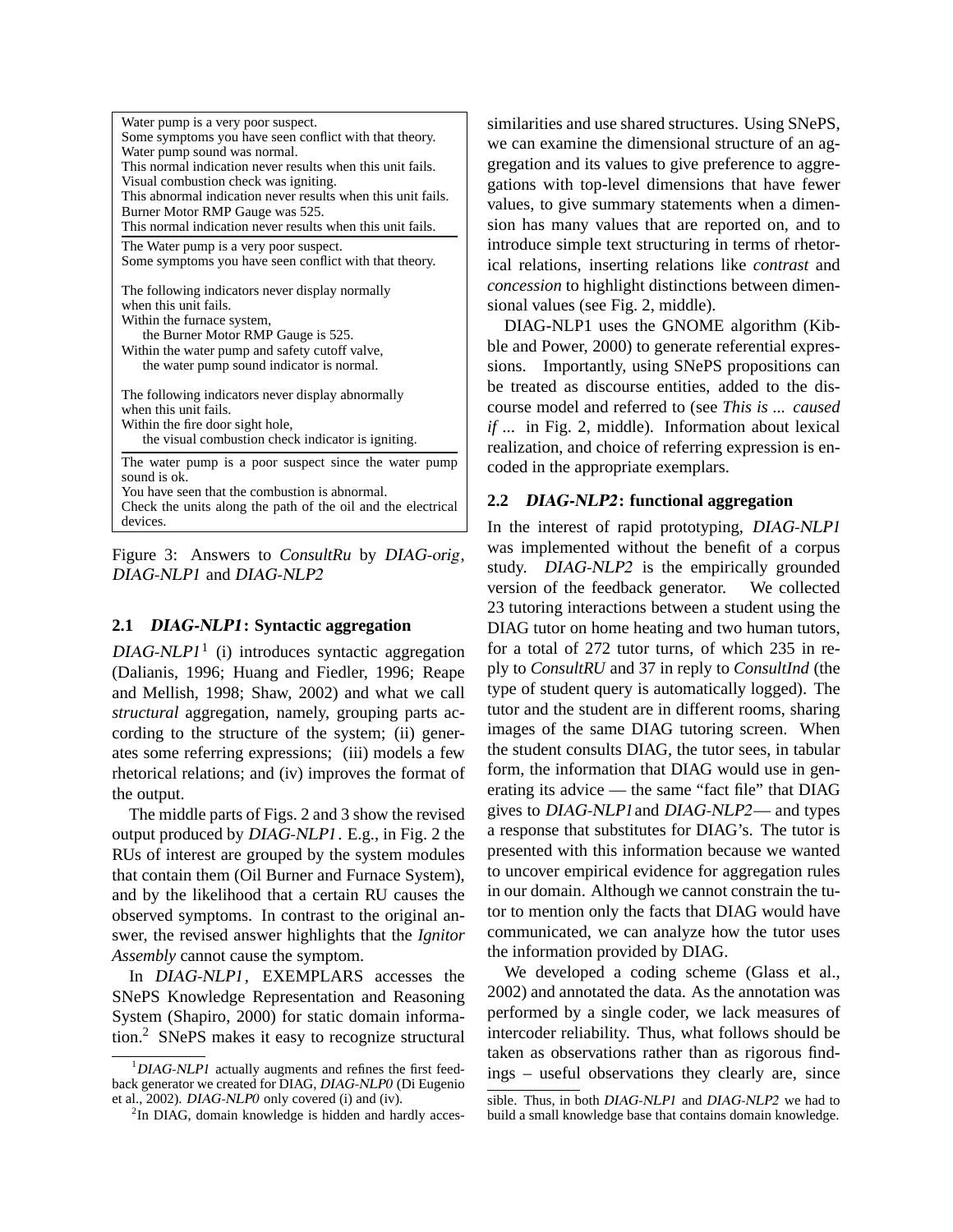DIAG-NLP2 is based on these observations and its language fosters the most learning.

Our coding scheme focuses on four areas. Fig. 4 shows examples of some of the tags (the SCM is the System Control Module). Each tag has from one to five additional attributes (not shown) that need to be annotated too.

**Domain ontology.** We tag objects in the domain with their class *indicator, RU* and their states, denoted by *indication* and *operationality*, respectively. **Tutoring actions.** They include (i) *Judgment*. The tutor evaluates what the student did. (ii) *Problem solving*. The tutor suggests the next course of action. (iii) The tutor imparts *Domain Knowledge*.

**Aggregation.** Objects may be *functional aggregates*, such as *the oil burner*, which is a system component that includes other components; *linguistic aggregates*, which include plurals and conjunctions; or a *summary* over several unspecified indicators or RUs. *Functional/linguistic aggregate* and *summary* tags often co-occur, as shown in Fig. 4.

**Relation to DIAG's output.** Contrary to all other tags, in this case we annotate the input that DIAG gave the tutor. We tag its portions as *included / excluded / contradicted*, according to how it has been dealt with by the tutor.

Tutors provide explicit problem solving directions in 73% of the replies, and evaluate the student's action in 45% of the replies (clearly, they do both in 28% of the replies, as in Fig. 4). As expected, they are much more concise than DIAG, e.g., they never mention RUs that cannot or are not as likely to cause a certain problem, such as, respectively, the *ignitor assembly* and *the SCM* in Fig. 2.

As regards aggregation, 101 out of 551 RUs, i.e. 18%, are labelled as summary; 38 out of 193 indicators, i.e. 20%, are labelled as summary. These percentages, though seemingly low, represent a considerable amount of aggregation, since in our domain some items have very little in common with others, and hence cannot be aggregated. Further, tutors aggregate parts functionally rather than syntactically. For example, the same assemblage of parts, i.e., oil nozzle, supply valve, pump, filter, etc., can be described as *the other items on the fuel line* or as *the path of the oil flow*.

Finally, *directness* – an attribute on the *indicator* tag – encodes whether the tutor explicitly talks about the indicator (e.g., *The water temperature* *gauge reading is low*), or implicitly via the object to which the indicator refers (e.g., *the water is too cold*). 110 out of 193 indicators, i.e. 57%, are marked as *implicit*, 45, i.e. 41%, as *explicit*, and 2% are not marked for directness (the coder was free to leave attributes unmarked). This, and the 137 occurrences of *indication*, prompted us to refer to objects and their states, rather than to indicators (as implemented by Steps 2 in Fig. 5, and 2(b)i, 3(b)i, 3(c)i in Fig. 6, which generate *The combustion is abnormal* and *The water pump sound is OK* in Figs. 2 and 3).

#### **2.3 Feedback Generation in** DIAG-NLP2

In DIAG-NLP1 the fact file provided by DIAG is directly processed by EXEMPLARS. In contrast, in DIAG-NLP2 a planning module manipulates the information before passing it to EXEMPLARS. This module decides which information to include according to the type of query the system is responding to, and produces one or more *Sentence Structure* objects. These are then passed to EXEMPLARS that transforms them into Deep Syntactic Structures. Then, a sentence realizer, RealPro (Lavoie and Rambow, 1997), transforms them into English sentences.

Figs. 5 and 6 show the control flow in DIAG-NLP2 for feedback generation for *ConsultInd* and *ConsultRU*. Step 3a in Fig. 5 chooses, among all the RUs that DIAG would talk about, only those that would definitely result in the observed symptom. Step 2 in the AGGREGATE procedure in Fig. 5 uses a simple heuristic to decide whether and how to use functional aggregation. For each RU, its possible aggregators and the number  $n$  of units it covers are listed in a table (e.g., *electrical devices* covers 4 RUs, *ignitor, photoelectric cell, transformer* and *burner motor*). If a group of REL-RUs contains k units that a certain aggregator *Agg* covers, if  $k < \frac{n}{2}$ , *Agg* will not be used; if  $\frac{n}{2} \leq k < n$ , *Agg* preceded by *some of* will be used; if  $k = n$ , *Agg* will be used.

DIAG-NLP2 does not use SNePS, but a relational database storing relations, such as the ISA hierarchy (e.g., *burner motor* IS-A RU), information about referents of indicators (e.g., *room temperature gauge* REFERS-TO *room*), and correlations between RUs and the indicators they affect.

### **3 Evaluation**

Our empirical evaluation is a three group, betweensubject study: one group interacts with DIAG-orig,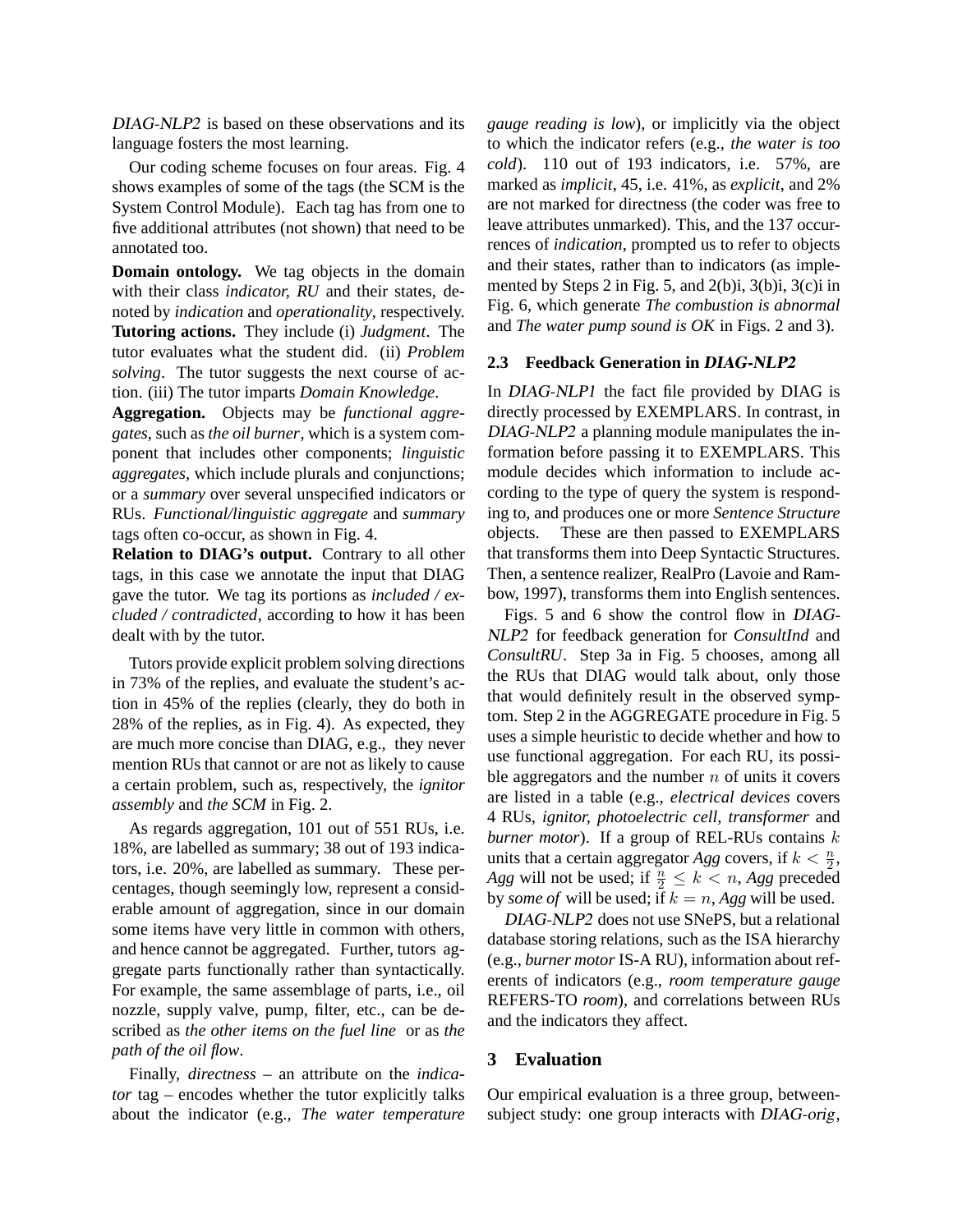[judgment [replaceable−unit the ignitor] is a poor suspect] since [indication combustion is working] during startup. The problem is that the SCM is shutting the system off during heating. [domain−knowledge The SCM reads [summary [linguistic−aggregate input signals from sensors]] and uses the signals to determine how to control the system.] [problem−solving Check the sensors.]

Figure 4: Examples of a coded tutor reply

1. IND  $\leftarrow$  queried indicator

- 2. Mention the referent of IND and its state 3. IF IND reads abnormal,
- (a) REL-RUs  $\leftarrow$  choose relevant RUs
- (b) AGGR-RUs ← AGGREGATE(REL-RUs)
- (c) Suggest to check AGGR-RUs

AGGREGATE(RUs)

1. Partition REL-RUs into subsets by system structure

2. Apply functional aggregation to subsets



one with DIAG-NLP1, one with DIAG-NLP2. The 75 subjects (25 per group) were all science or engineering majors affiliated with our university. Each subject read some short material about home heating, went through one trial problem, then continued through the curriculum on his/her own. The curriculum consisted of three problems of increasing difficulty. As there was no time limit, every student solved every problem. Reading materials and curriculum were identical in the three conditions.

While a subject was interacting with the system, a log was collected including, for each problem: whether the problem was solved; total time, and time spent reading feedback; how many and which indicators and RUs the subject consults DIAG about; how many, and which RUs the subject replaces. We will refer to all the measures that were automatically collected as *performance measures*.

At the end of the experiment, each subject was administered a questionnaire divided into three parts. The first part (the posttest) consists of three questions and tests what the student learned about the domain. The second part concerns whether subjects remember their actions, specifically, the RUs they replaced. We quantify the subjects' recollections in terms of precision and recall with respect to the log that the system collects. We expect precision and recall of the replaced RUs to correlate with *transfer*, namely, to predict how well a subject is able to apply what s/he learnt about diagnosing malfunctions 1.  $RU \leftarrow$  queried RU  $REL-IND \leftarrow \text{indicator associated to RU}$ 

2. IF RU warrants suspicion,

- (a) state RU is a suspect
- (b) IF student knows that REL-IND is abnormal
	- i. remind him of referent of REL-IND and its abnormal state
	- ii. suggest to replace RU
- (c) ELSE suggest to check REL-IND

#### 3. ELSE

- (a) state RU is not a suspect
- (b) IF student knows that REL-IND is normal i. use referent of REL-IND and its normal state to justify judgment
- (c) IF student knows of abnormal indicators OTHER-INDs i. remind him of referents of OTHER-INDs
	- and their abnormal states ii. FOR each OTHER-IND
		- A. REL-RUs  $\leftarrow$  RUs associated with OTHER-IND
		- B. AGGR-RUs  $\leftarrow$  AGGREGATE(REL-RUs)

#### ∪ AGGR-RUs

iii. Suggest to check AGGR-RUs

Figure 6: DIAG-NLP2: Feedback generation for *ConsultRU*

to new problems. The third part concerns usability, to be discussed below.

We found that subjects who used DIAG-NLP2 had significantly higher scores on the posttest, and were significantly more correct (higher precision) in remembering what they did. As regards performance measures, there are no so clear cut results. As regards usability, subjects prefer DIAG-NLP1/2 to DIAG-orig, however results are mixed as regards which of the two they actually prefer.

In the tables that follow, boldface indicates significant differences, as determined by an analysis of variance performed via ANOVA, followed by posthoc Tukey tests.

Table 1 reports learning measures, average across the three problems. DIAG-NLP2 is significantly better as regards PostTest score ( $F = 10.359, p =$ 0.000), and RU Precision  $(F = 4.719, p = 0.000)$ 0.012). Performance on individual questions in the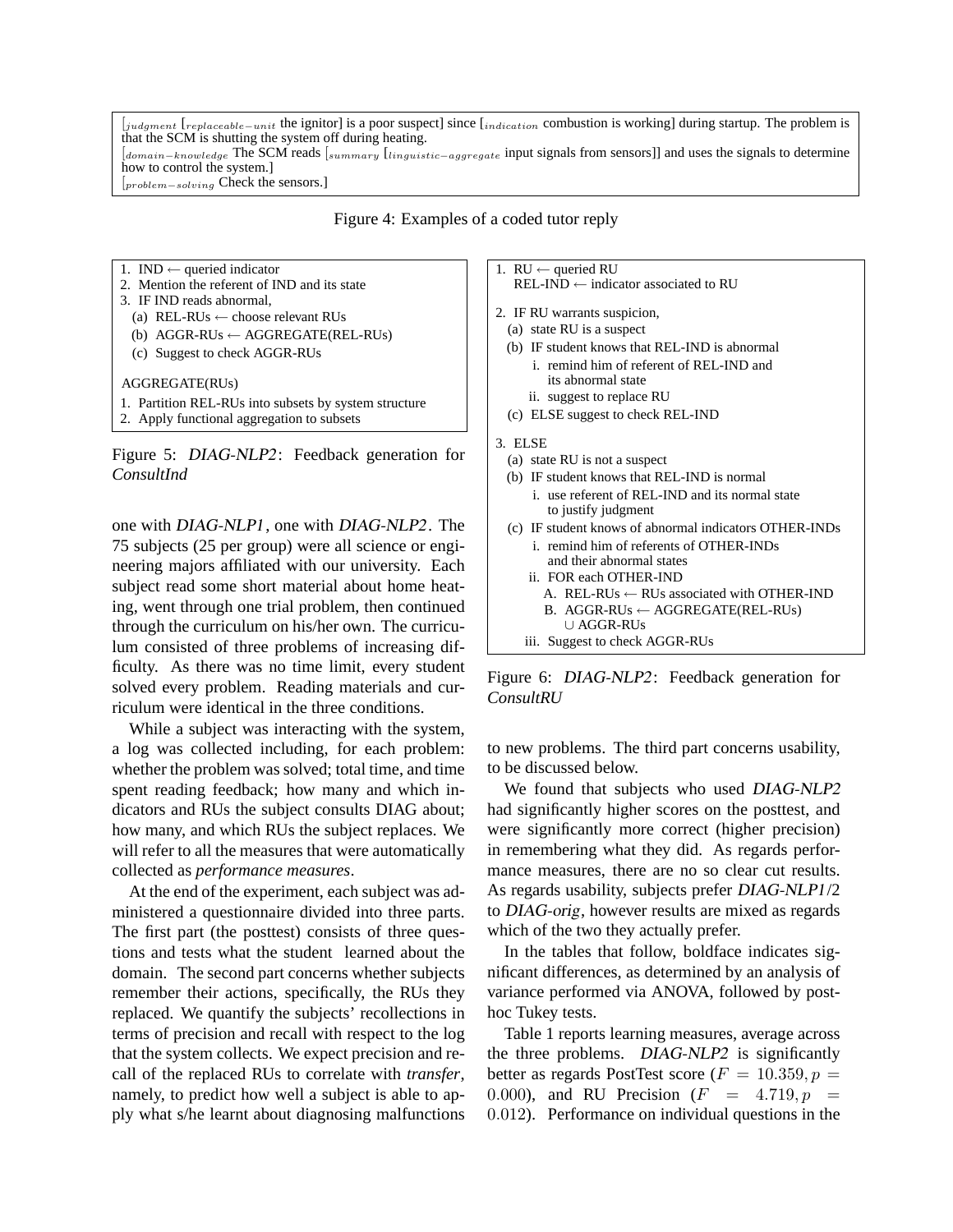|                     |      | $DIAG\text{-}orig$    $DIAG\text{-}NLP1$   $DIAG\text{-}NLP2$ |      |
|---------------------|------|---------------------------------------------------------------|------|
| PostTest            |      | 0.69                                                          | 0.90 |
| <b>RU</b> Precision | 0.78 | 0 70                                                          | 0.91 |
| <b>RU</b> Recall    |      |                                                               |      |

Table 1: Learning Scores



Figure 7: Scores on PostTest questions

PostTest<sup>3</sup> is illustrated in Fig. 7. Scores in DIAG-NLP2 are always higher, significantly so on questions 2 and 3 ( $F = 8.481, p = 0.000$ , and  $F =$ 7.909,  $p = 0.001$ ), and marginally so on question 1  $(F = 2.774, p = 0.069).$ <sup>4</sup>

|                        | D-Orig  | D-NLP1  | D-NLP2  |
|------------------------|---------|---------|---------|
| <b>Total Time</b>      | 30'17'' | 28'34'' | 34'53'' |
| <b>RU</b> Replacements | 8.88    | 11.12   | 11.36   |
| ConsultInd             | 22.16   | 6.92    | 28.16   |
| Avg. Reading Time      | R"      | 14"     | 2       |
| ConsultRIJ             | 63.52   | 45.68   | 52.12   |
| Avg. Reading Time      | 5"      | 4"      | 5"      |

Table 2: Performance Measures

Table 2 reports performance measures, cumulative across the three problems, other than average reading times. Subjects don't differ significantly in the time they spend solving the problems, or in the number of *RU replacements* they perform. DIAG's assumption (known to the subjects) is that there is only one broken RU per problem, but the simulation allows subjects to replace as many as they want without any penalty before they come to the correct solution. The trend on *RU replacements* is opposite what we would have hoped for: when repairing a real system, replacing parts that are working should clearly be kept to a minimum, and subjects replace

 $=$  fewer parts in DIAG-orig.

The next four entries in Table 2 report the number of queries that subjects ask, and the average time it takes subjects to read the feedback. The subjects ask significantly fewer *ConsultInd* in DIAG-NLP1  $(F = 8.905, p = 0.000)$ , and take significantly less time reading *ConsultInd* feedback in DIAG-NLP2  $(F = 15.266, p = 0.000)$ . The latter result is not surprising, since the feedback in DIAG-NLP2 is much shorter than in DIAG-orig and DIAG-NLP1. Neither the reason not the significance of subjects asking many fewer *ConsultInd* of DIAG-NLP1 are apparent to us – it happens for *ConsultRU* as well, to a lesser, not significant degree.

We also collected usability measures. Although these are not usually reported in ITS evaluations, in a real setting students should be more willing to sit down with a system that they perceive as more friendly and usable. Subjects rate the system along four dimensions on a five point scale: clarity, usefulness, repetitiveness, and whether it ever misled them (the scale is appropriately arranged: the highest clarity but the lowest repetitiveness receive 5 points). There are no significant differences on individual dimensions. Cumulatively, DIAG-NLP2 (at 15.08) slightly outperforms the other two (DIAG-orig at 14.68 and DIAG-NLP1 at 14.32), however, the difference is not significant (highest possible rating is 20 points).

|                        |    | $\parallel$ prefer $\parallel$ neutral $\parallel$ disprefer |
|------------------------|----|--------------------------------------------------------------|
| DIAG-NLP1 to DIAG-orig | 28 |                                                              |
| DIAG-NLP2 to DIAG-orig | 34 | 15.                                                          |
| DIAG-NLP2 to DIAG-NLP1 | 24 |                                                              |

Table 3: User preferences among the three systems

|              |  | $\alpha$ prefer   neutral   disprefer |
|--------------|--|---------------------------------------|
| Consult Ind. |  |                                       |
| Consult RU   |  |                                       |

Table 4: DIAG-NLP2 versus DIAG-NLP1

|           |  | natural concise clear contentful |
|-----------|--|----------------------------------|
| DIAG-NLP1 |  |                                  |
| DIAG-NLP2 |  |                                  |

Table 5: Reasons for system preference

Finally,<sup>5</sup> on paper, subjects compare two pairs of versions of feedback: in each pair, the first feedback

 $3$ The three questions are: 1. Describe the main subsystems of the furnace. 2. What is the purpose of (a) the oil pump (b) the system control module? 3. Assume the photoelectric cell is covered with enough soot that it could not detect combustion. What impact would this have on the system?

<sup>&</sup>lt;sup>4</sup>The PostTest was scored by one of the authors, following written guidelines.

<sup>&</sup>lt;sup>5</sup>Subjects can also add free-form comments. Only few did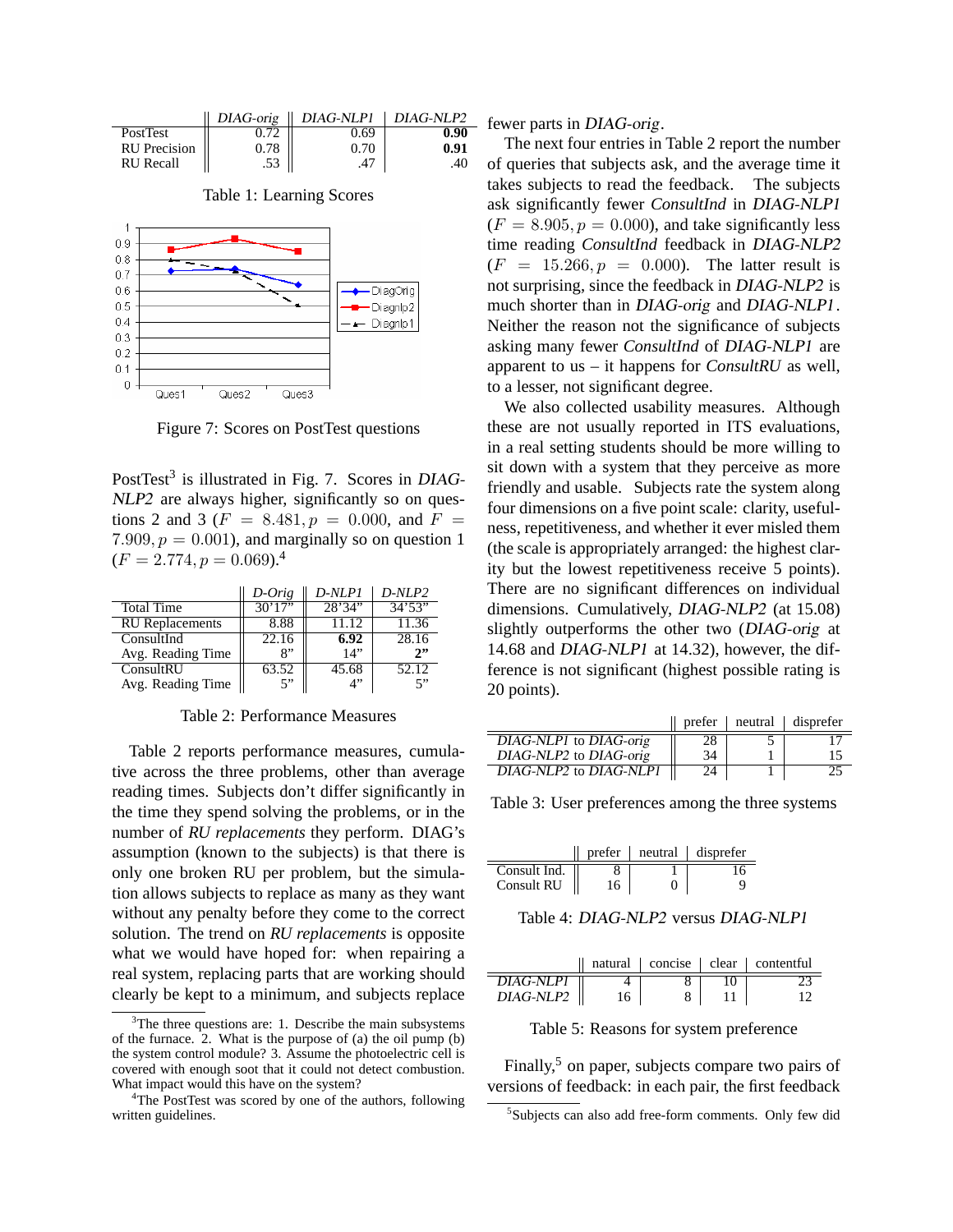is generated by the system they just worked with, the second is generated by one of the other two systems. Subjects say which version they prefer, and why (they can judge the system along one or more of four dimensions: natural, concise, clear, contentful). The first two lines in Table 3 show that subjects prefer the NLP systems to DIAG-orig (marginally significant,  $\chi^2 = 9.49, p < 0.1$ ). DIAG-NLP1 and DIAG-NLP2 receive the same number of preferences; however, a more detailed analysis (Table 4) shows that subjects prefer DIAG-NLP1 for feedback to *ConsultInd*, but DIAG-NLP2 for feedback to *ConsultRu* (marginally significant,  $\chi^2 = 5.6, p <$ 0.1). Finally, subjects find DIAG-NLP2 more natural, but DIAG-NLP1 more contentful (Table 5,  $\chi^2 = 10.66, p < 0.025$ ).

### **4 Discussion and conclusions**

Our work touches on three issues: aggregation, evaluation of NLG systems, and the role of NL interfaces for ITSs.

In much work on aggregation (Huang and Fiedler, 1996; Horacek, 2002), aggregation rules and heuristics are shown to be plausible, but are not based on any hard evidence. Even where corpus work is used (Dalianis, 1996; Harvey and Carberry, 1998; Shaw, 2002), the results are not completely convincing because we do not know for certain the content to be communicated from which these texts supposedly have been aggregated. Therefore, positing empirically based rules is guesswork at best. Our data collection attempts at providing a more solid empirical base for aggregation rules; we found that tutors exclude significant amounts of factual information, and use high degrees of aggregation based on functionality. As a consequence, while part of our rules implement standard types of aggregation, such as conjunction via shared participants, we also introduced functional aggregation (see *conceptual* aggregation (Reape and Mellish, 1998)).

As regards evaluation, NLG systems have been evaluated e.g. by using human judges to assess the quality of the texts produced (Coch, 1996; Lester and Porter, 1997; Harvey and Carberry, 1998); by comparing the system's performance to that of humans (Yeh and Mellish, 1997); or through task efficacy measures, i.e., measuring how well the users of the system perform on the task at hand (Young, 1999; Carenini and Moore, 2000; Reiter et al., 2003). The latter kind of studies generally contrast different interventions, i.e. a baseline that does not use NLG and one or more variations obtained by parameterizing the NLG system. However, the evaluation does not focus on a specific component of the NLG process, as we did here for aggregation.

Regarding the role of NL interfaces for ITSs, only very recently have the first few results become available, to show that first of all, students do learn when interacting in NL with an ITS (Litman et al., 2004; Graesser et al., 2005). However, there are very few studies like ours, that evaluate specific features of the NL interaction, e.g. see (Litman et al., 2004). In our case, we did find that different features of the NL feedback impact learning. Although we contend that this effect is due to functional aggregation, the feedback in DIAG-NLP2 changed along other dimensions, mainly using referents of indicators instead of indicators, and being more strongly directive in suggesting what to do next. Of course, we cannot argue that our best NL generator is equivalent to a human tutor – e.g., dividing the number of *ConsultRU* and *ConsultInd* reported in Sec. 2.2 by the number of dialogues shows that students ask about 10 *ConsultRus* and 1.5 *ConsultInd* per dialogue when interacting with a human, many fewer than those they pose to the ITSs (cf. Table 2) (regrettably we did not administer a PostTest to students in the human data collection). We further discuss the implications of our results for NL interfaces for ITSs in a companion paper (Di Eugenio et al., 2005).

The DIAG project has come to a close. We are satisfied that we demonstrated that even not overly sophisticated NL feedback can make a difference; however, the fact that DIAG-NLP2 has the best language and engenders the most learning prompts us to explore more complex language interactions. We are pursuing new exciting directions in a new domain, that of basic data structures and algorithms. We are investigating what distinguishes expert from novice tutors, and we will implement our findings in an ITS that tutors in this domain.

**Acknowledgments.** This work is supported by the Office of Naval Research (awards N00014-99-1-0930 and N00014-00- 1-0640), and in part by the National Science Foundation (award IIS 0133123). We are grateful to CoGenTex Inc. for making EXEMPLARS and RealPro available to us.

so, and the distribution of topics and of evaluations is too broad to be telling.